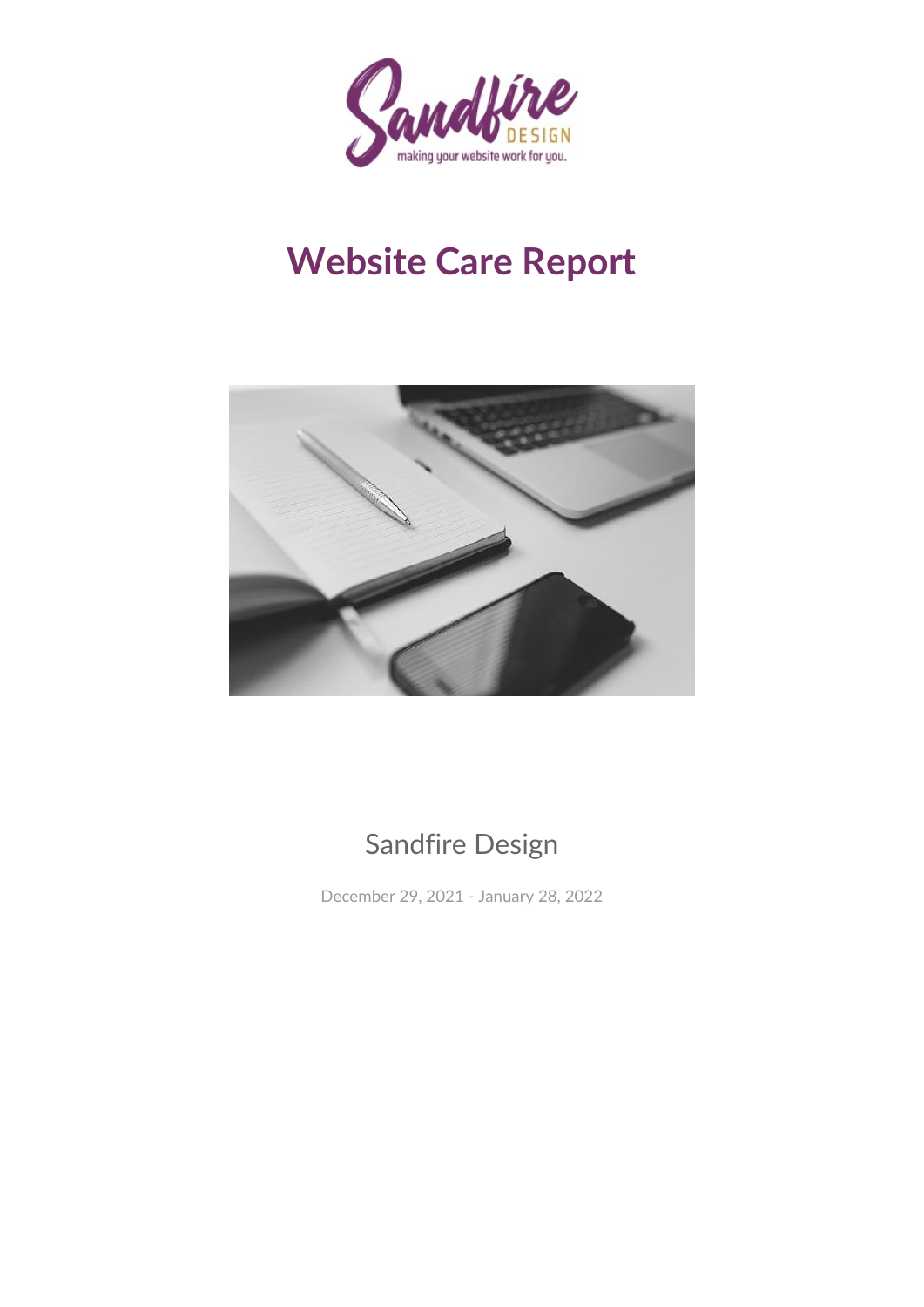Thank you for trusting me to maintain your website and keep it at peak perforr

This is a customized report of your website maintenance. It will show you ever 2021 - January 28, 2022 to keep your website updated, optimized, and function

If you prefer to not receive these monthly reports, please email me at hello@s

#### Overview

| Website                 | https://sandfire.ca/                             |
|-------------------------|--------------------------------------------------|
| WordPress Version 5.9.2 |                                                  |
| Active Theme            | Sandfire Design                                  |
| PHP Version             | 7.4.28                                           |
| MySQL Version           | 10.6.7 - Maria D B - 1:10.6.7 + maria ~ bullseye |
| Plugins Updated         | $\mathbf{1}$                                     |
| Themes Updated          | $\Omega$                                         |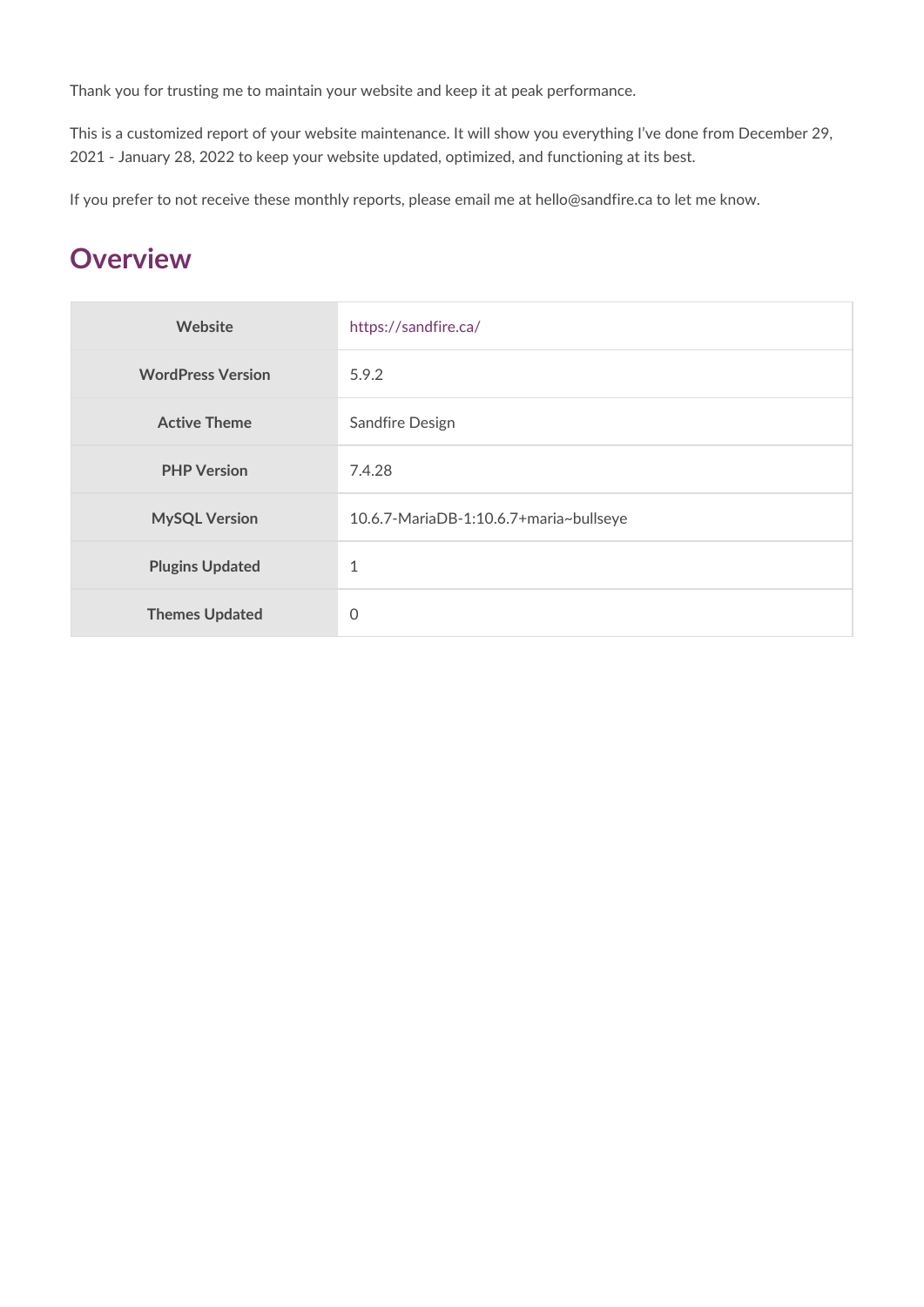### **WordPress Updates**

| Updated on      | <b>Old Version</b> | <b>New Version</b> |
|-----------------|--------------------|--------------------|
| January 7, 2022 | 5.8.2              | 5.8.3              |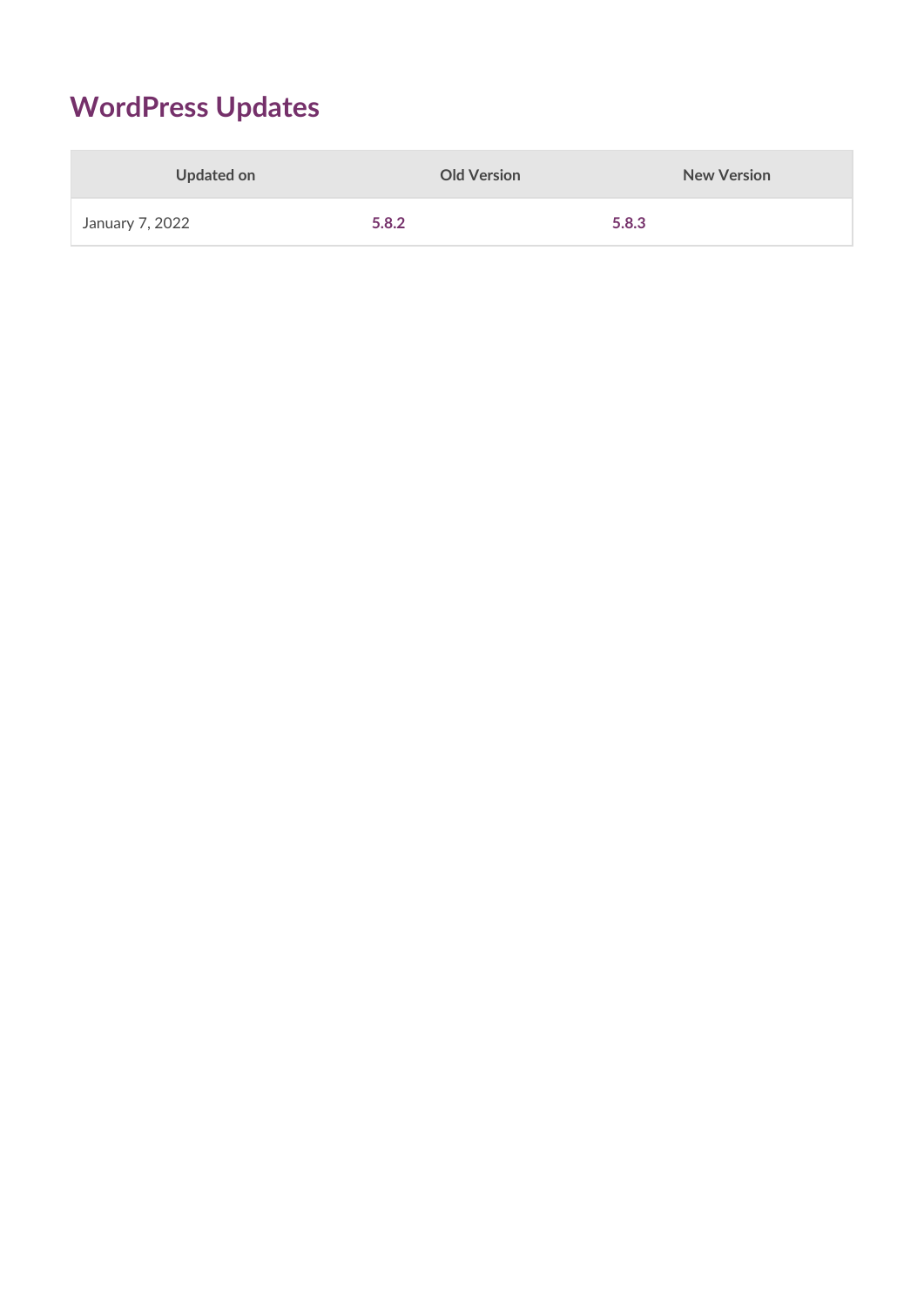# **Plugins Updates**

| Updated on      | Plugin              | <b>Version</b>             |
|-----------------|---------------------|----------------------------|
| January 6, 2022 | <b>Divi Booster</b> | From 3.6.8 to <b>3.6.9</b> |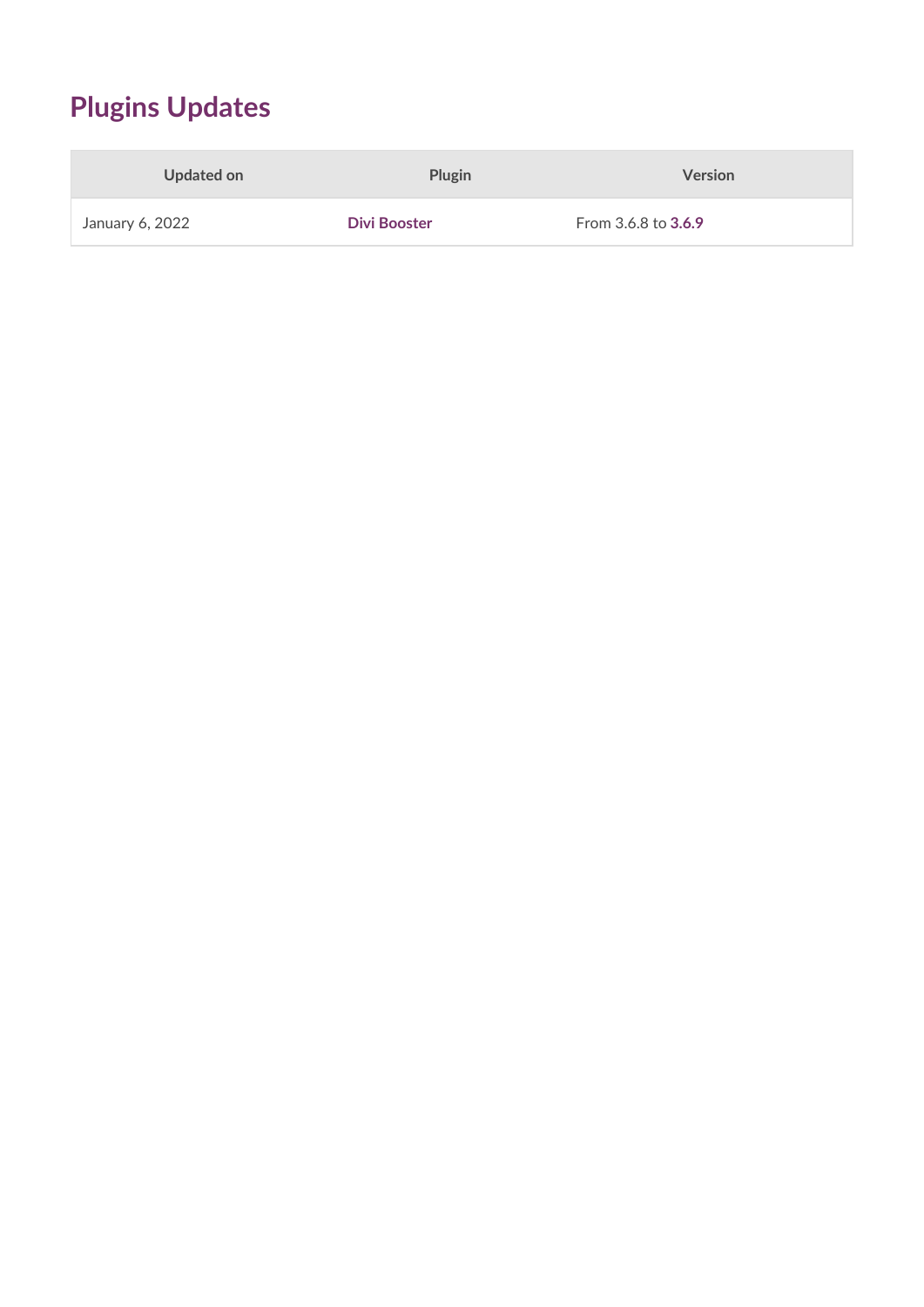### **Themes Updates**

**Updated on Theme Version**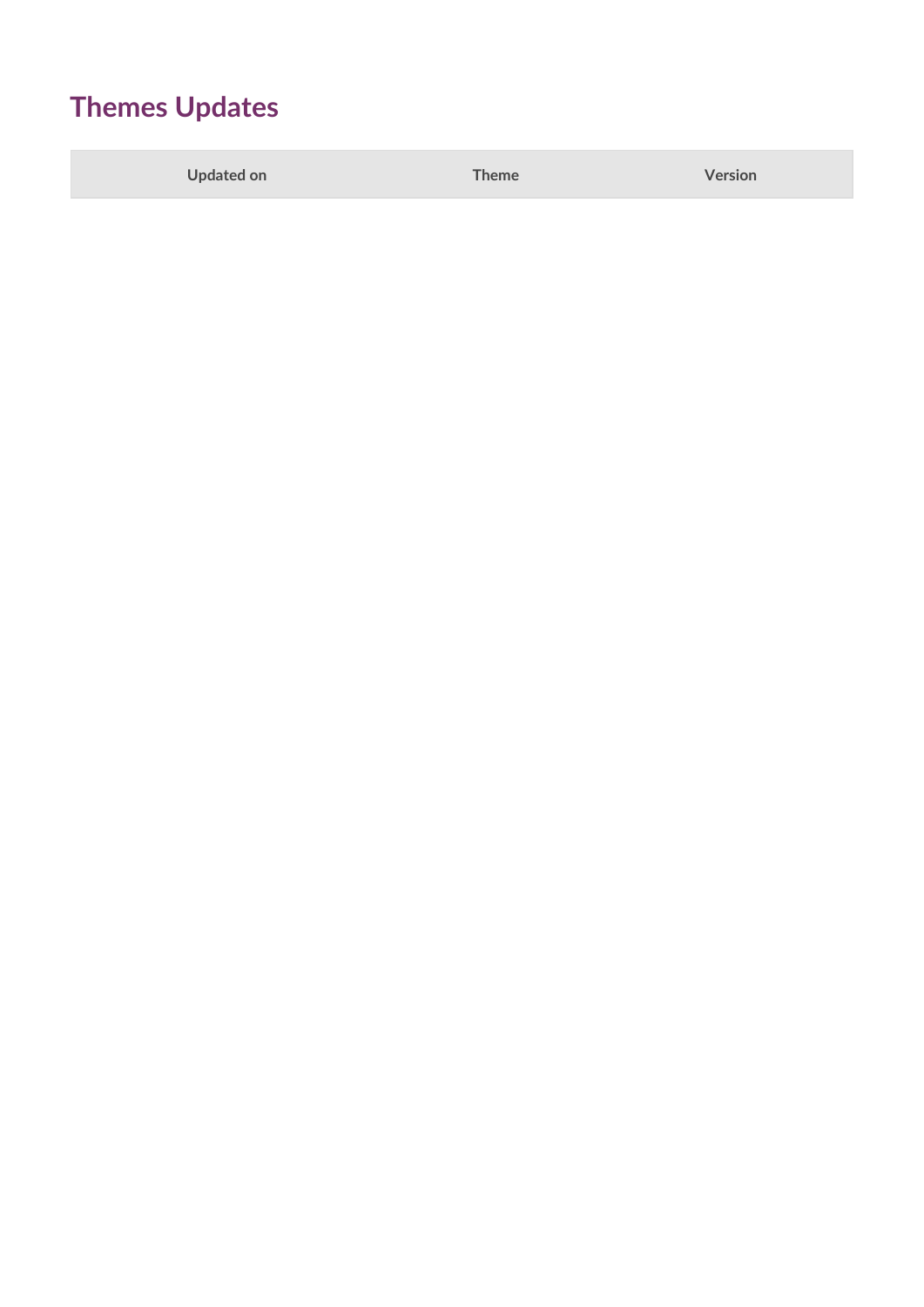# **Analytics**



| <b>Website Visits</b> | 211     |
|-----------------------|---------|
| <b>Page Views</b>     | 566     |
| <b>Page Visits</b>    | 2.68    |
| <b>Bounce Rate</b>    | 69.19%  |
| <b>Average Time</b>   | 0:02:48 |
| <b>New Visits</b>     | 79.15%  |